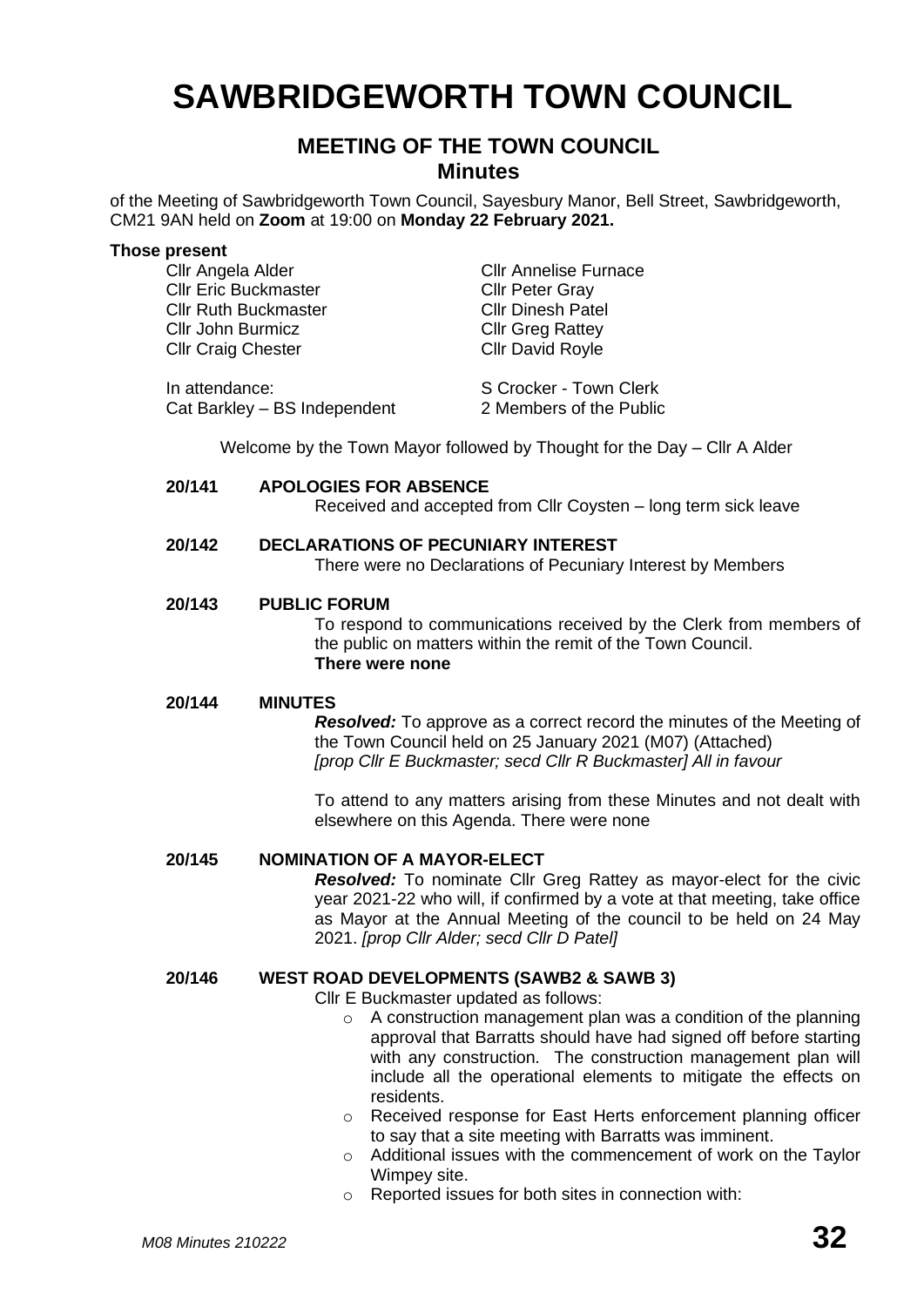- ➢ Damage to verges via Herts County Highways
- ➢ Oversized trucks using 7.5 tonne weigh limit roads i.e. heading west towards High Wych rather than using the A1184 (East)
- ➢ Diverting surface water drainage channels from the site onto West Road.
- ➢ Blocking Rights of Way (this has now been resolved)
- o West Road three week road closure a meeting is arranged with a Highways officer and the head of planning at Barratts to discuss if the utilities companies had the correct licence to close and excavate the road, this is questionable between a section 50 licence or a traffic regulation order.
- $\circ$  To set up and coordinate a community liaison group that will feed back to the town council on these two developments, this will monitor issues as they arise, so that they can be dealt with in a timely manner. The town council will act in a monitoring role with meeting notes and minutes shared by all interested parties.

Cllr A Furnace confirmed that a letter had been sent to EHDC on behalf of the town council detailing all the concerns to date. Confirmation that the letter has been received by officers at EHDC but no reply to date has been received.

Cllr P Gray sought clarification form Cllr E Buckmaster about who was responsible for signing off the Construction Management Plan. *Cllr E Buckmaster confirmed that in consultation with highways it would ultimately be signed off at EHDC as with any planning process.* 

Cllr J Burmicz reported that the had been communicating directly with a resident that backs onto Sawb 3. The noise from construction traffic on site is an additional issue. Reported that he is still waiting for a response to a letter of November 2020 that he wrote to two senior planning officers in relation to the developments.

Cllr C Chester asked what are the consequences if they failed to provide a Construction Management Plan? *Cllr E Buckmaster confirmed that he was waiting for the response from the EHDC Enforcement Officer, consequently if enforcement action is taken and they do not comply then this would be an illegal action.* 

Cllr D Patel asked for confirmation on the total number of houses that are due to be built on Sawb 2 and Sawb 3 in total and how long is the planning project going to take? *Cllr E Buckmaster responded that approximately 3 years with the two sites running concurrently with 200 units on Sawb 3 and 140 on Sawb 2 plus the extension of Mandeville School with an additional two forms of entry.* 

Cllr D Royle commented that it was disappointing and to note with regret that the developers had not consulted on the name of the development which has been publicised as Sawbridge Park.

# **20/147 TOWN EVENTS 2021**

*Received and noted:* A report from the Town Projects Manager detailing proposed dates of annual events that have been held in past years.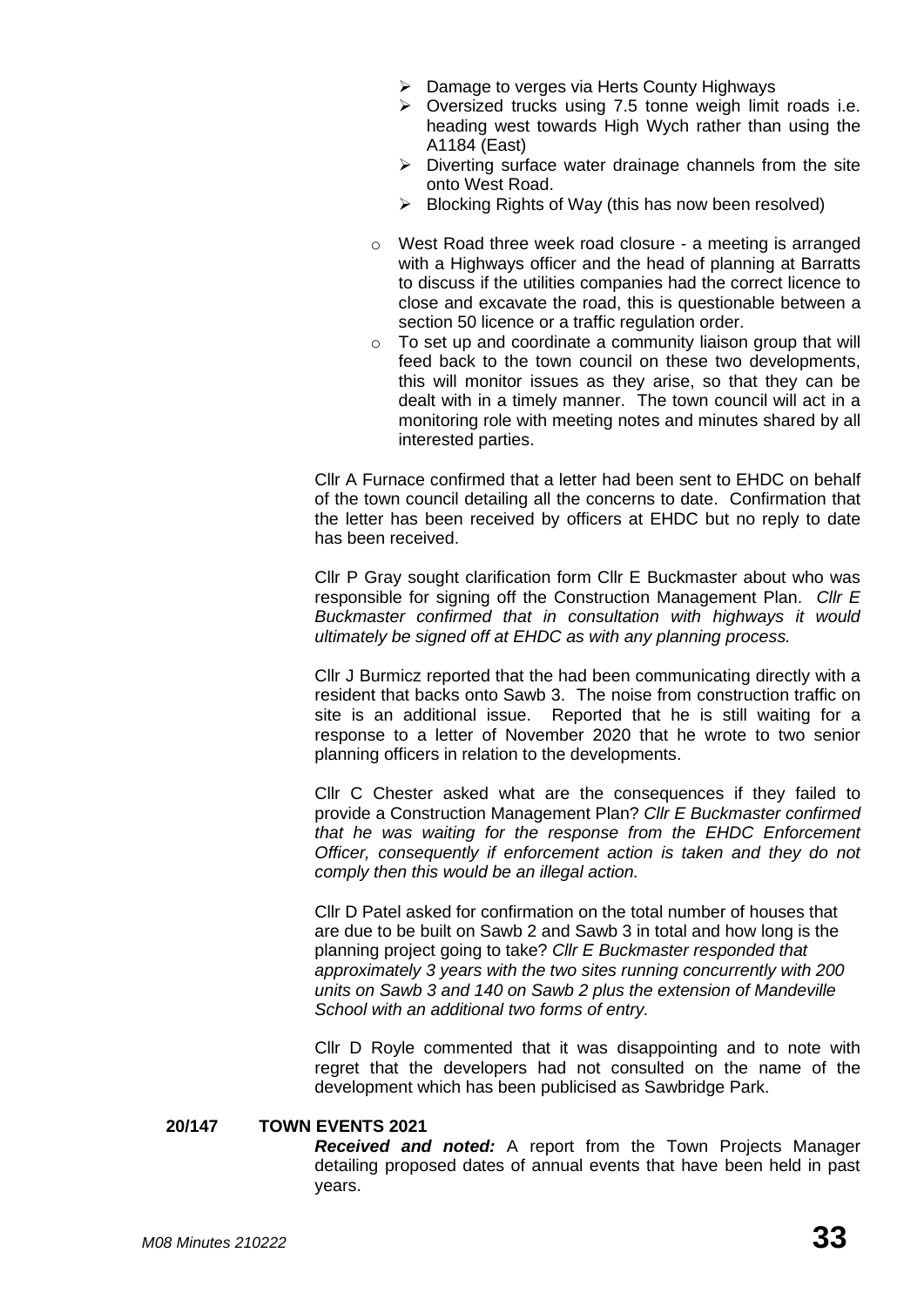- **20/148 FINANCIAL REPORT** *Received and noted*
- **20/149 BANK RECONCILLATIONS AND MANDATES** *Received and noted:* Clerk reported that the electronic banking facility is now in place following his appointment.
- **20/150 ACCOUNTS FOR PAYMENT** *Received and noted:*

*[prop Cllr D Patel; secd Cllr C Chester]*

# **20/151 COMMITTEE MINUTES**

*Received and Noted:* The minutes of the Planning Committee Meeting held on 25 January 2021 (P13)

*Received and Noted:* The draft minutes of the Planning Committee Meeting held on 15 February 2021 (P14)

# **20/152 MAYOR'S CORRESPONDENCE AND COMMUNICATIONS**

- o No response to date from East Herts Council in response to the letter sent on Air Quality.
- o Resident from Newton Drive disabled parking bay (update in representatives reports)
- o A message was received detailing that the Brownies had sent Christmas Cards to Bry-sur-Marne and they have received back some New Year cards from the equivalent organisation in France.
- o Cyril Lumley's Retirement after 12 years of service. His last working day will be the 2 April 2021. The expressed this council's thanks for all his years of service and wish him a very happy retirement.

From the Mayor's report:

- $\circ$  Holocaust Memorial Day 2021 28<sup>th</sup> January. East Herts Environment and Climate Forum - attended this forum meeting on "Biodiversity and natural land" on 21<sup>st</sup> January.
- o Town Twinning attended the Town Twinning committee meeting as a guest on 19<sup>th</sup> January.
- o Mayor's charities Online meeting with our local police and PCSOs on 8<sup>th</sup> February
- o Congratulations to PC Shelly Marshall on behalf of the Town Council for her recent commendation.

# **20/153 REPRESENTATIVES REPORTS**

To receive representatives reports from:

- o County Councillor E Buckmaster in addition:
	- o Application for village 7 at Gilston has been made. And the Neighbourhood Plan Group have heard from the building inspector recommending approval, still requires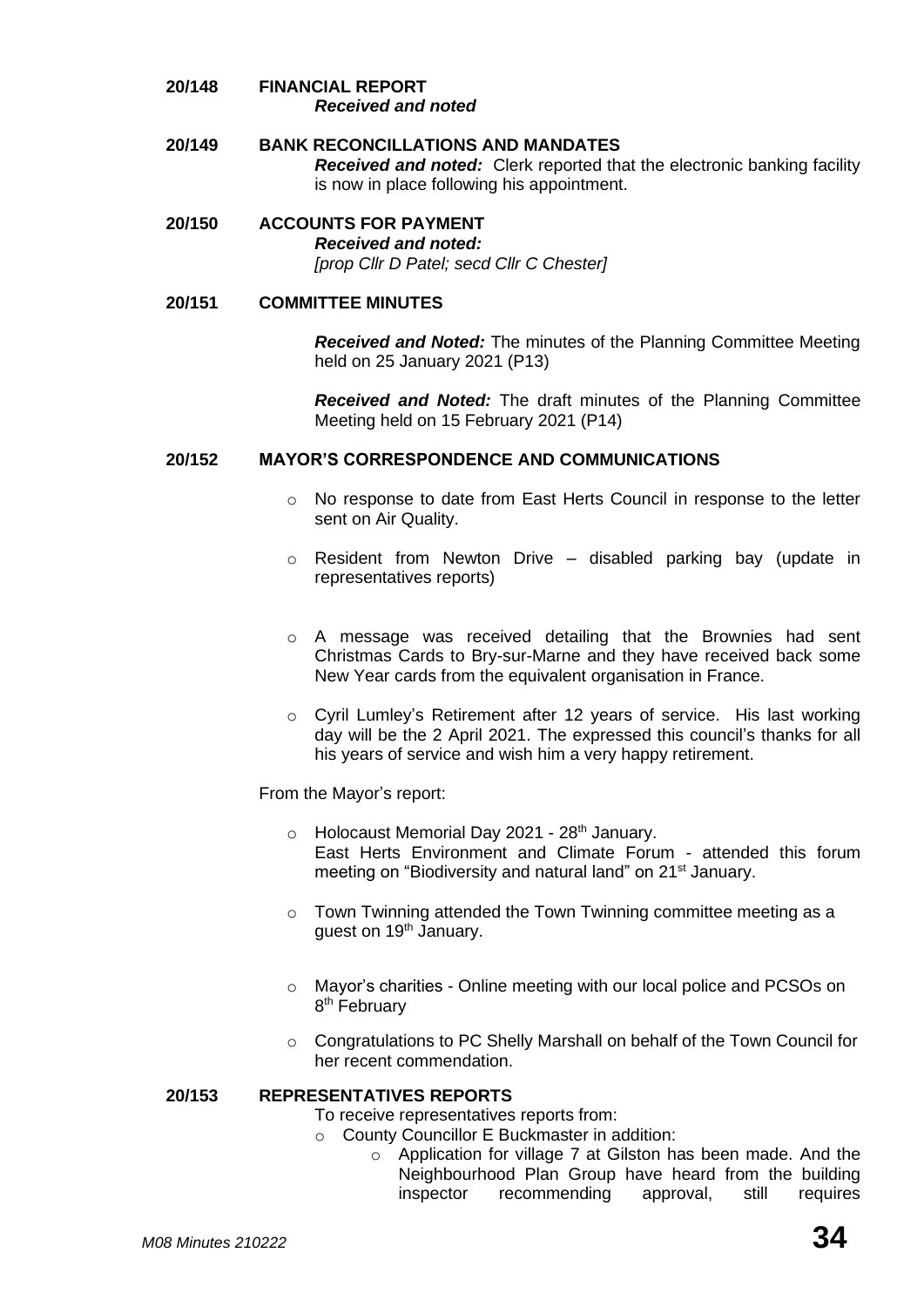endorsement from East Herts Council and will then move forward for a referendum.

- o Newton Drive Disabled Bay at entrance to Pishiobury Park drop kerb installed, residents reported that cars were pulling up over the dropped kerb and parking on the grass area in front of the gates. Resident complaints also with regards to the turning head at the top of the cul-de-sac which was being used as a parking area and concerns over safety with cars crossing a footway. Cllr E Buckmaster reported that he had checked that the safety audits had been carried out and he confirmed that they had. A small fence will be installed around the perimeter of the bay to stop cars pulling up onto the grass. Further communication with residents to resolve the parking problem at the turning head is ongoing.
- o District Councillor Alder Report no further questions
- o District Councillor R Buckmaster in addition reported:
	- o Update on Make Lunch and Community Pop Up Shop at the Evangelical Congregational Church. 36 meals were made on 4 days of the week in the previous week. Pop Up Shop is now open twice weekly on Wednesdays and Saturdays. Gary Hanson has set up a database of needs rather than receiving donations so that they can monitor the 'needs' of people accessing the shop. *Cllr Alder asked if this was a Evangelical Congregational Church initiative or East Herts Council? Cllr R Buckmaster advised that grant funding had been awarded from East Herts Council to help fund some of the initiatives over the year, but was primarily a church led activity.*
- o Other Representatives

Cllr Royle - Footpaths; Schools; Town Twinning and in addition:

- $\circ$  Pishiobury Park lack of communication with activity over the pruning of trees without any notification to the Friends of Pishiobury Park. Cllr D Royle has written to East Herts Council with his comments pointing out that there are concerns over the timing of the work carried out with regards to wildlife etc. Glendale have been carrying out the work, Cllr D Royle will pursue East Herts Council for clarification on future works.
- o Cllr A Furnace updated on Canals and Rivers Trust maintenance program of the tow path, a new contact at the organisation is being sought as the previous contact has left employment. Cllr A Furnace will continue to pursue updates for future meetings.

Cllr R Buckmaster *–* RHSO; SYPRC and in addition;

- o Youth Connections are hoping to resume their activities, an update suggests that they will return on the 22 April 2021.
- o RHSO Monthly maintenance and AGM will take place.